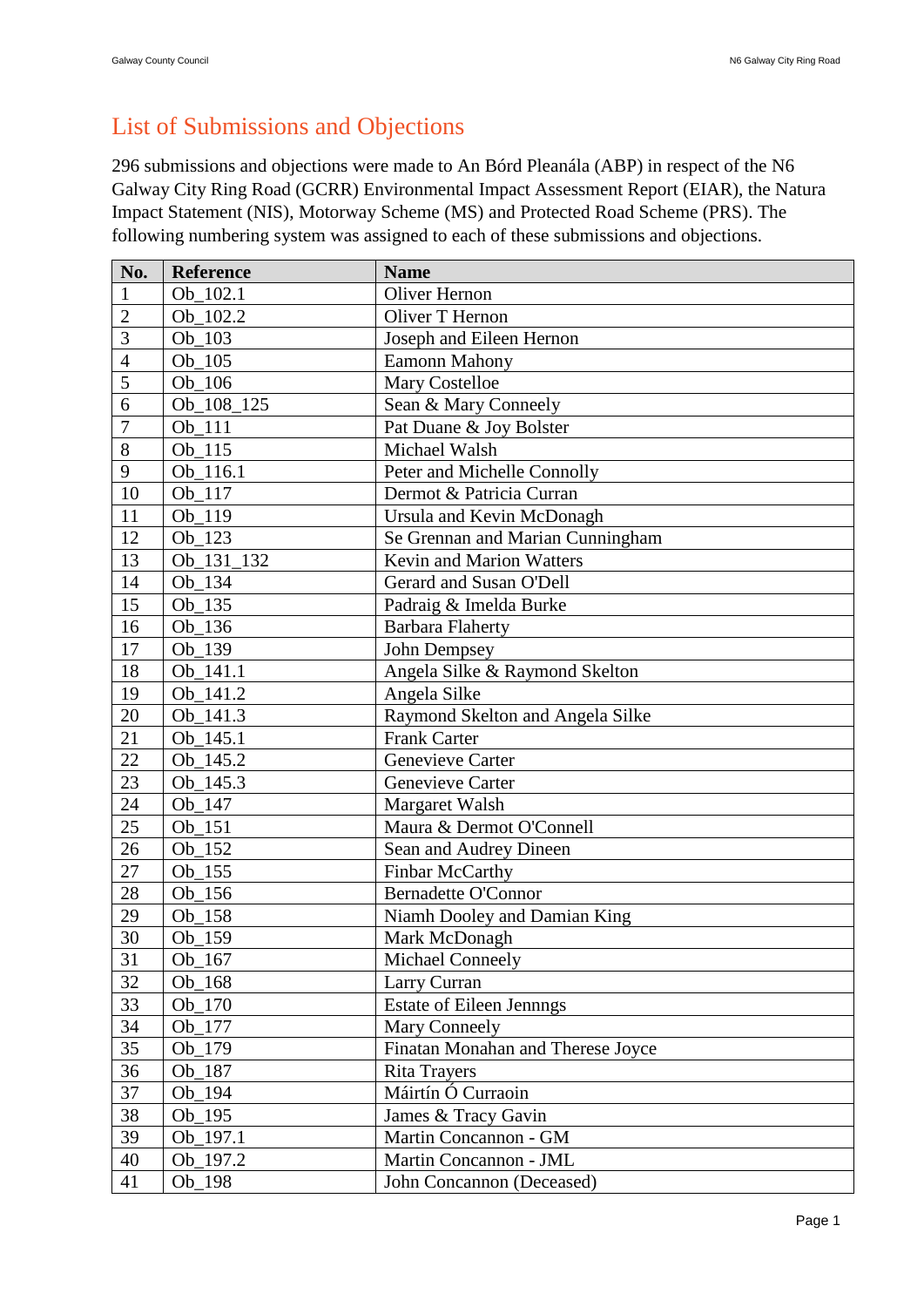| No.    | Reference      | <b>Name</b>                          |  |
|--------|----------------|--------------------------------------|--|
| 42     | Ob 199         | <b>Thomas Concannon</b>              |  |
| 43     | Ob_201         | Martina Concannon & Alan Giblin      |  |
| 44     | Ob 204         | Leo & Jo-Anne O'Hara                 |  |
| 45     | Ob 205         | <b>Oliver Concannon</b>              |  |
| 46     | Ob 207         | Martin G. Concannon                  |  |
| 47     | Ob_208         | John Kenny                           |  |
| 48     | Ob_209         | Maura Conneely                       |  |
| 49     | Ob 211         | Mary Cloherty                        |  |
| 50     | Ob_212         | Peter Gill                           |  |
| 51     | Ob_213         | Michael Conneely                     |  |
| 52     | Ob_215         | Michael and Geraldine Flaherty       |  |
| 53     | $Ob_216$       | Shane Kelly                          |  |
| 54     | Ob 217         | <b>Eamonn Naughton</b>               |  |
| 55     | Ob_219         | Tom and Yvonne Gill                  |  |
| 56     | Ob_220         | Kevin Gill                           |  |
| 57     | Ob 222         | Patrick & Ann Farrell                |  |
| 58     | Ob_223         | Galway City Council                  |  |
| 59     | Ob_226         | Mary Feeney                          |  |
| 60     | Ob_228_229_540 | Bartley and Marguerite Keane         |  |
| 61     | Ob_229         | <b>NAMA</b>                          |  |
| 62     | Ob 230         | Donnacha Coyne                       |  |
| 63     | Ob_233_234_235 | Tommy Reardon                        |  |
| 64     | Ob_236         | Tom and Clare Cunningham             |  |
| 65     | Ob_238         | John Concannon                       |  |
| 66     | Ob_239         | Ann Codyre                           |  |
| 67     | Ob_241_245     | Pat Codyre                           |  |
| 68     | Ob_243         | Nora Codyre                          |  |
| 69     | Ob_246         | Matthew and Mary Burke               |  |
| 70     | Ob 249 467     | <b>Thomas Barrett</b>                |  |
| 71     | Ob_250_466     | <b>Helena Duffy</b>                  |  |
| 72     | $Ob_2 51$      | Patricia Clancy                      |  |
| 73     | Ob 252         | Nora Clancy                          |  |
| 74     | Ob_254         | <b>Bartley Griffin</b>               |  |
| 75     | Ob_255_256     | <b>Jimmy Donohoe</b>                 |  |
| 76     | Ob_258_464     | Anne Griffin                         |  |
| $77\,$ | Ob 259 463     | Angela Griffin                       |  |
| 78     | Ob 260         | Cummann Luthcleas Gael Bother na Tra |  |
| 79     | Ob 261         | <b>Cairn Homes Property Limited</b>  |  |
| 80     | Ob_272_462     | Patrick John McGrath                 |  |
| 81     | Ob 273 461     | Pascal Codyre                        |  |
| 82     | Ob_296         | Peter and Bridie Wallace             |  |
| 83     | Ob_298         | Tony O'Halloran and Peggy McConnell  |  |
| 84     | Ob_300         | Anne Kelly                           |  |
| 85     | Ob_311         | Matthew and Eileen Burke             |  |
| 86     | Ob_312         | Peter O'Halloran                     |  |
| 87     | Ob_313         | James Clancy                         |  |
| 88     | Ob_451_489     | <b>Mary Nestor</b>                   |  |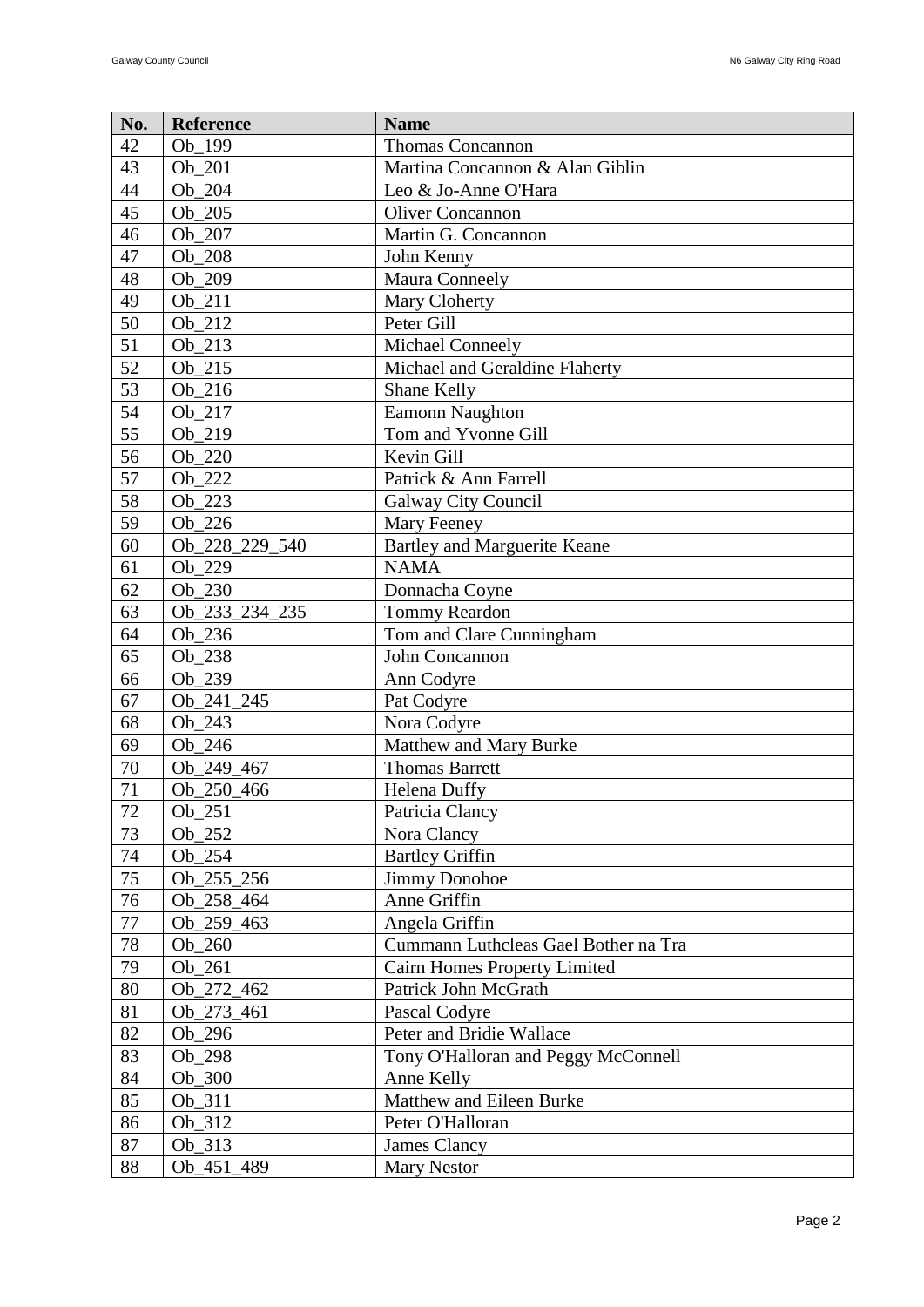| No. | Reference                   | <b>Name</b>                              |  |
|-----|-----------------------------|------------------------------------------|--|
| 89  | Ob 452                      | Thomas McDonagh and Sons                 |  |
| 90  | Ob_457.1                    | Mrs. Patrick and Lena Francis            |  |
| 91  | Ob_457.2                    | Pat and Helena Francis                   |  |
| 92  | Ob_468_501                  | Michael McGuire                          |  |
| 93  | Ob 469                      | <b>Targeted Investment Opportunities</b> |  |
| 94  | Ob_473                      | <b>Brian Doyle</b>                       |  |
| 95  | Ob_476_719                  | Aldi Stores (Ireland)                    |  |
| 96  | Ob_480                      | John Feeney                              |  |
| 97  | Ob 481                      | Nora Keane                               |  |
| 98  | Ob_484                      | Cairn Homes Property Limited             |  |
| 99  | Ob_485                      | Martina Higgins                          |  |
| 100 | Ob_486                      | Thomas McGrath                           |  |
| 101 | Ob_488                      | Michelle Nestor                          |  |
| 102 | Ob_492                      | Rita Burke                               |  |
| 103 | Ob_493                      | Winifred Cuddy                           |  |
| 104 | Ob_495                      | Mary Codyre                              |  |
| 105 | Ob_496                      | <b>Michael Mullins</b>                   |  |
| 106 | Ob 497                      | Nora and Michael Pearce                  |  |
| 107 | Ob 498                      | Mary (Padraic Lydon) Lydon               |  |
| 108 | Ob_499                      | Thomas Heffernan                         |  |
| 109 | Ob_503                      | Patrick Kearns                           |  |
| 110 | Ob_505                      | <b>Michael Nestor</b>                    |  |
| 111 | $Ob_506$                    | Bridie O'Halloran                        |  |
| 112 | Ob_507                      | Christina Nestor                         |  |
| 113 | $Ob_510$                    | <b>Gerald and Neasa Lawless</b>          |  |
| 114 | Ob_O_511.05                 | David & Imelda Hickey                    |  |
| 115 | Ob_O_511.06                 | Prof Gerard Lyons                        |  |
| 116 | Ob_O_511.07                 | Paschal & Áine Tummon                    |  |
| 117 | Ob_O_511.16                 | <b>Desmond and Mary Bluett</b>           |  |
| 118 | Ob_O_511.18                 | Emily and James O'Donnell                |  |
| 119 | $\overline{Ob}_0$ _0_511.25 | Monica and Frank McAnena                 |  |
| 120 | Ob_512.1                    | John and Kathleen McCarthy               |  |
| 121 | Ob_512.2                    | John & Kathleen McCarthy                 |  |
| 122 | Ob O 517.05                 | <b>Suzanne Butler</b>                    |  |
| 123 | Ob_O_517.11_1               | Katie Hughes                             |  |
| 124 | Ob_O_517.11_2               | Lauren Hughes                            |  |
| 125 | Ob_519                      | Colm and Marie O'hEocha                  |  |
| 126 | Ob_521_O_517.14_01          | <b>Annette and Michael Kerin</b>         |  |
| 127 | Ob_521_O_517.14_02          | Annette and Michael Kerin - PMA          |  |
| 128 | Ob_521.3                    | Annette and Michael Kerin                |  |
| 129 | Ob_523                      | Mary Regan                               |  |
| 130 | Ob_528_541_543_557          | <b>NUIG</b>                              |  |
| 131 | Ob_531_537                  | George and Phyllis Ryder                 |  |
| 132 | Ob_531.01                   | James McLoone                            |  |
| 133 | Ob_531.02                   | Donal & Elizabeth Courtney               |  |
| 134 | Ob.532                      | Ray and Helen McLoughlin                 |  |
| 135 | $Ob_534$                    | Paddy & Marina O'Malley                  |  |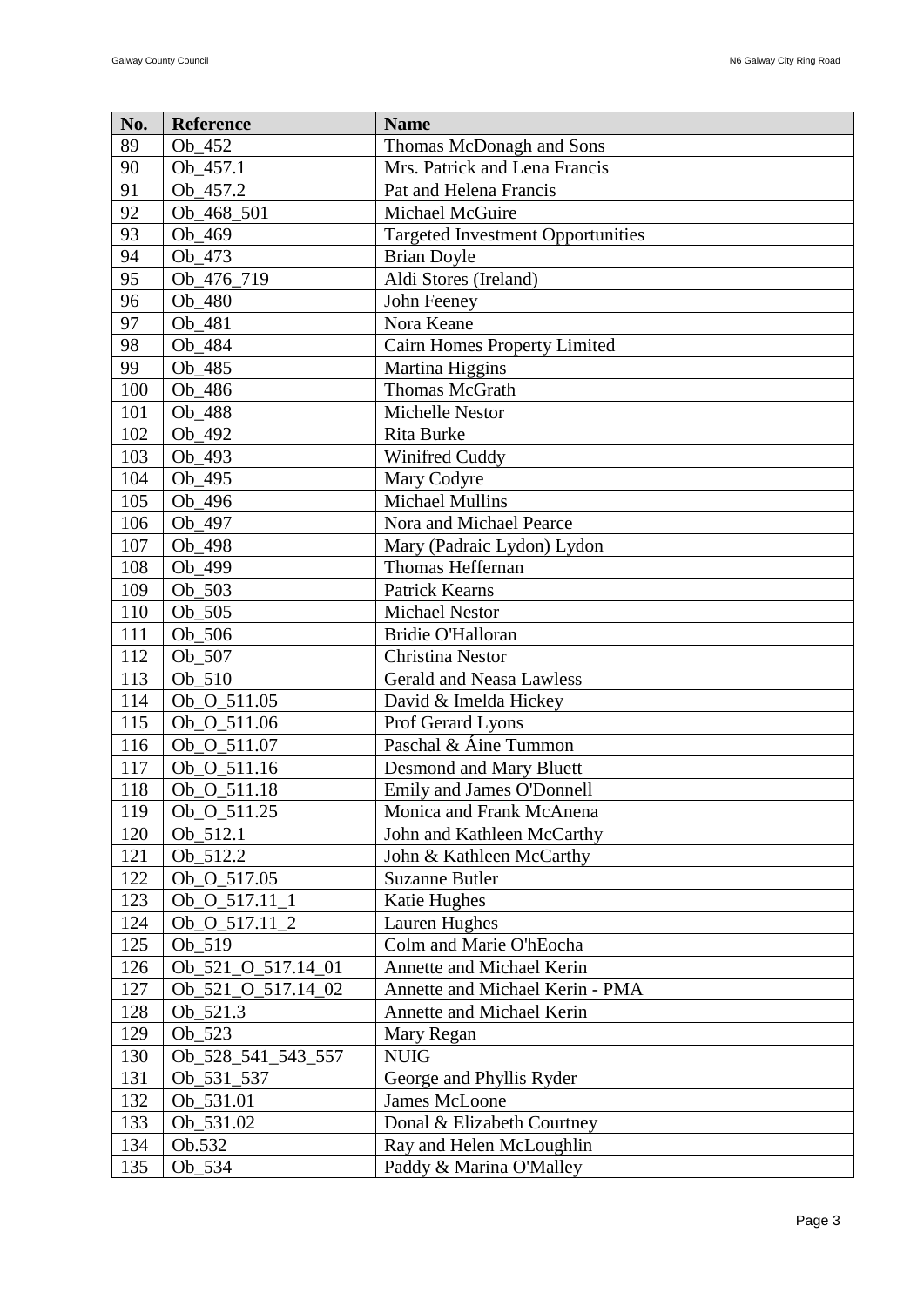| No. | Reference              | <b>Name</b>                            |  |
|-----|------------------------|----------------------------------------|--|
| 136 | Ob_545_565             | John (Reps of) Maloney                 |  |
| 137 | Ob_O_550_583.04        | <b>Gerard Connell</b>                  |  |
| 138 | Ob_553_561             | <b>Mike Lawless</b>                    |  |
| 139 | Ob_561_562             | Paddy and Nora Dooley                  |  |
| 140 | Ob_563.01              | Larry and Concepta Carter and Others   |  |
| 141 | Ob_563.02              | Noreen McNamara                        |  |
| 142 | Ob_566_598             | Sylvester Christopher Patrick McDonagh |  |
| 143 | Ob_567                 | James Callaghan                        |  |
| 144 | Ob_568                 | Brian and Mary Kenny                   |  |
| 145 | Ob_569                 | Paul and Anne Mulhern                  |  |
| 146 | Ob_570                 | Patrick Duggan                         |  |
| 147 | Ob_571_579_592_600     | Mary Francis                           |  |
| 148 | Ob_572_574_591         | John Glynn                             |  |
| 149 | Ob_575                 | Michael Higgins                        |  |
| 150 | Ob-580_581_599         | James Moloney - reps of                |  |
| 151 | Ob_583                 | <b>McHugh Property Holdings</b>        |  |
| 152 | Ob_O_583.01            | <b>Martin Cronin</b>                   |  |
| 153 | Ob_584.2               | Linda Rabbitte                         |  |
| 154 | Ob_589                 | Jarlath and Mary Kemple                |  |
| 155 | Ob_602_698_699_704.1   | Clada Group Limited                    |  |
| 156 | Ob 603                 | <b>Thomas Fallon</b>                   |  |
| 157 | Ob_607                 | Tom and Marie Sullivan                 |  |
| 158 | $Ob_610$               | Deirdre Goggin and Michael Kenny       |  |
| 159 | Ob_611                 | <b>Joseph Greaney</b>                  |  |
| 160 | Ob_612                 | Loretta Needham and Tom Rea            |  |
| 161 | Ob_613_657             | Sharon Morris & Edward O'Reilly        |  |
| 162 | Ob 615                 | Anne Murphy                            |  |
| 163 | Ob 620 624             | <b>Edward Kelly</b>                    |  |
| 164 | Ob 621                 | James and Ann Kerrigan                 |  |
| 165 | Ob_626                 | Gerard Flynn                           |  |
| 166 | Ob_627.02_630.02_      | James Fahy                             |  |
|     | 631.03_632.03_633_8033 |                                        |  |
| 167 | Ob_628_702             | Brendan & Valerie Flynn                |  |
| 168 | Ob 629                 | Marie Flynn                            |  |
| 169 | $Ob_630$               | Geraldine Boyle                        |  |
| 170 | Ob_631                 | Michael Tully                          |  |
| 171 | Ob_632                 | John Hynes                             |  |
| 172 | Ob_633                 | Sean and Kathleen Martyn               |  |
| 173 | Ob_634                 | Dermot & Sarah Harney                  |  |
| 174 | $Ob_0$ 635             | Deirdre Tully                          |  |
| 175 | Ob-636_637             | Marie O'Donovan and Patrick Scully     |  |
| 176 | Ob 639                 | Helen Bell                             |  |
| 177 | $Ob_641$               | Emer Ryan and Paddy Cunningham         |  |
| 178 | Ob_642                 | Pat Waldron                            |  |
| 179 | Ob_643                 | Gwendoline Ryan                        |  |
| 180 | Ob_644                 | Michael Lally                          |  |
| 181 | Ob_648                 | Mary Flattery                          |  |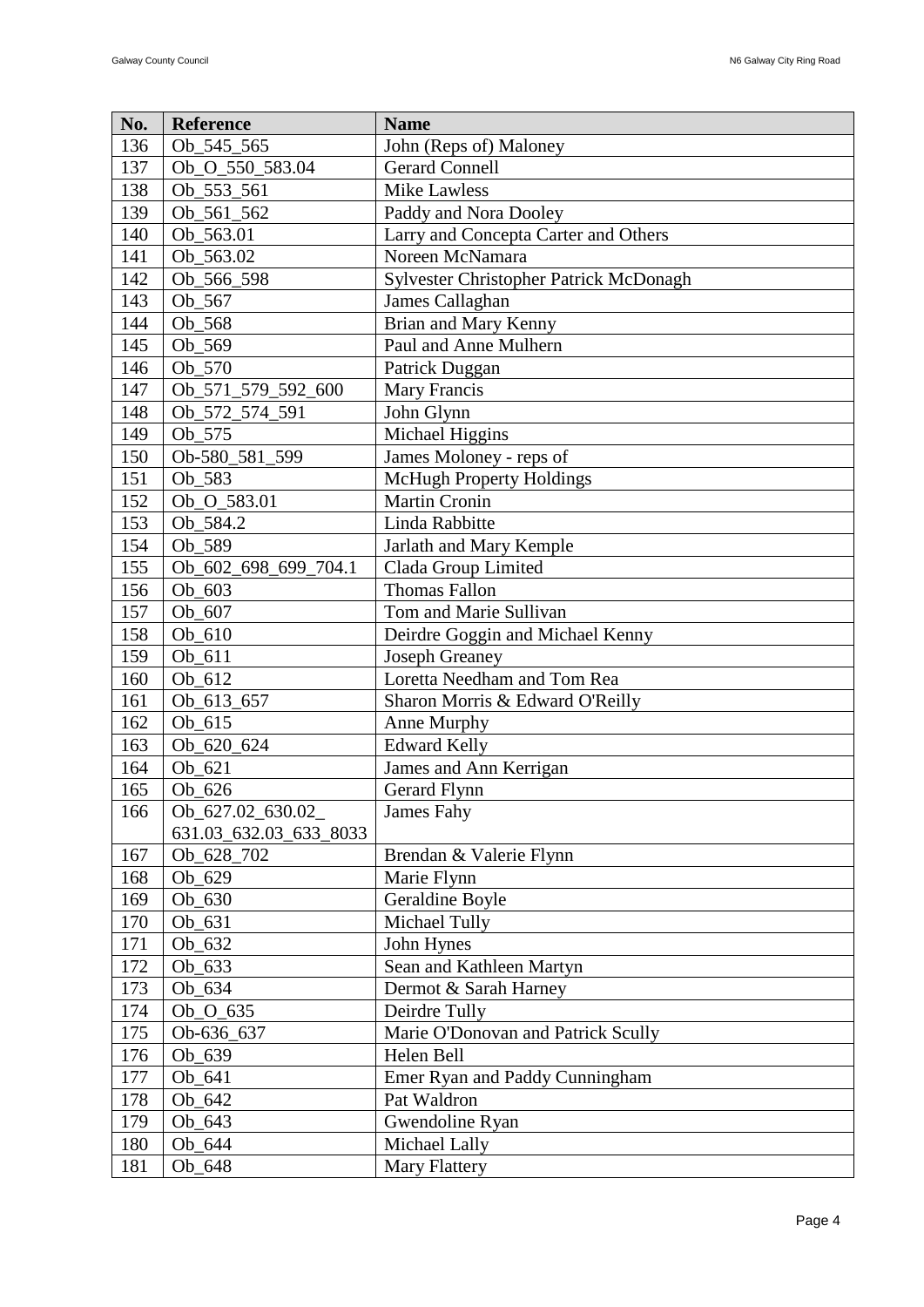| No.                             | Reference<br><b>Name</b>                   |                                                       |  |
|---------------------------------|--------------------------------------------|-------------------------------------------------------|--|
| 182                             | Ob_649                                     | Rose Ward                                             |  |
| 183                             | Ob 651                                     | Peter Broughan                                        |  |
| 184                             | Ob_O_651.1                                 | Sean & Orna Tully                                     |  |
| 185                             | Ob 654                                     | Peter and Christine Glennon                           |  |
| 186                             | Ob_663.01                                  | Denis and Margaret O'Neil                             |  |
| 187                             | Ob_663.02                                  | Denis and Margaret O'Neill                            |  |
| 188                             | Ob_665                                     | <b>Kinport Construction</b>                           |  |
| 189                             | Ob_666.1                                   | Gerard and Ann Winters                                |  |
| 190                             | Ob_O_666.01                                | John & Kathleen Coughlan                              |  |
| 191                             | Ob_O_666.02                                | John & Kathleen Coughlan                              |  |
| 192                             | Ob_668                                     | <b>Kenny Motors</b>                                   |  |
| 193                             | Ob_671                                     | <b>Bernadette Finn Murphy</b>                         |  |
| 194                             | $Ob_673$                                   | <b>James McMahon Ltd</b>                              |  |
| 195                             | Ob_677                                     | Anne Marie Farrington on behalf of John Farrington    |  |
| 196                             | Ob_678                                     | Maureen (Mary) Cawley                                 |  |
| 197                             | Ob_679                                     | Paul Lynn                                             |  |
| 198                             | Ob_684                                     | Mary & Ann O'Connell                                  |  |
| 199                             | Ob_685                                     | Roadstone Limited                                     |  |
| 200                             | Ob_686.1                                   | <b>Catherine Dolly</b>                                |  |
| 201                             | Ob_686.2                                   | Catherine, Seamus & Brian Dolly and Sheila Hernandez  |  |
| 202                             | Ob_688                                     | <b>Martin Feeney</b>                                  |  |
| 203                             | Ob_691                                     | <b>Galway Race Committee</b>                          |  |
| 204                             | Ob_691_713                                 | Brooks Timber and Building Supplies Limited           |  |
| 205                             | Ob 695.1                                   | <b>Boston Scientific Limited</b>                      |  |
| 206                             | Ob_O_696.13_14                             | <b>Bio-Medical Research Ltd</b>                       |  |
| 207                             | Ob_O_696.21                                | M&M Qualtech Ltd                                      |  |
| 208                             | Ob_701                                     | Michael and Ann Connor                                |  |
| 209                             | Ob_705                                     | <b>Tom Hosty</b>                                      |  |
| 210                             | Ob_708_709                                 | Mary Dooley                                           |  |
| 211                             | Ob_713                                     | Goodbody Stockbrokers Nominees Ltd and Padraic McHale |  |
| 212                             | Ob_716                                     | William Silke                                         |  |
| 213                             | Ob_717_720_721                             | <b>Connolly Group</b>                                 |  |
| 214                             | Ob_724                                     | Tesco Ireland Ltd                                     |  |
| 215                             | Ob_729                                     | Kathleen Greaney                                      |  |
| 216                             | Ob_750                                     | Patrick Griffin                                       |  |
| 217                             | Ob_751                                     | Tom Burke                                             |  |
| 218                             | Ob_752                                     | Tom Keane                                             |  |
| 219                             | Ob_754                                     | John King                                             |  |
| 220                             | Ob_757                                     | <b>Eamon Molloy</b>                                   |  |
| 221                             | Ob_761                                     | Garran Ard Estate                                     |  |
| 222                             | Ob_O_761.30                                | Martin and Moyra King                                 |  |
| 223                             | $S_0$ 001                                  | <b>Martin Feeney</b>                                  |  |
| 224                             | $S_0$ 002<br>The Atlantic Greenway Project |                                                       |  |
| 225<br>$S_0$ 003<br>Alan Curran |                                            |                                                       |  |
| 226                             | $S_0$ 004<br>Allan Cavanagh Courtney Darby |                                                       |  |
| 227                             | $S_0$ 005                                  | American Chamber of Commerce Ireland                  |  |
| 228                             | $S_0$ 006                                  | An Taisce                                             |  |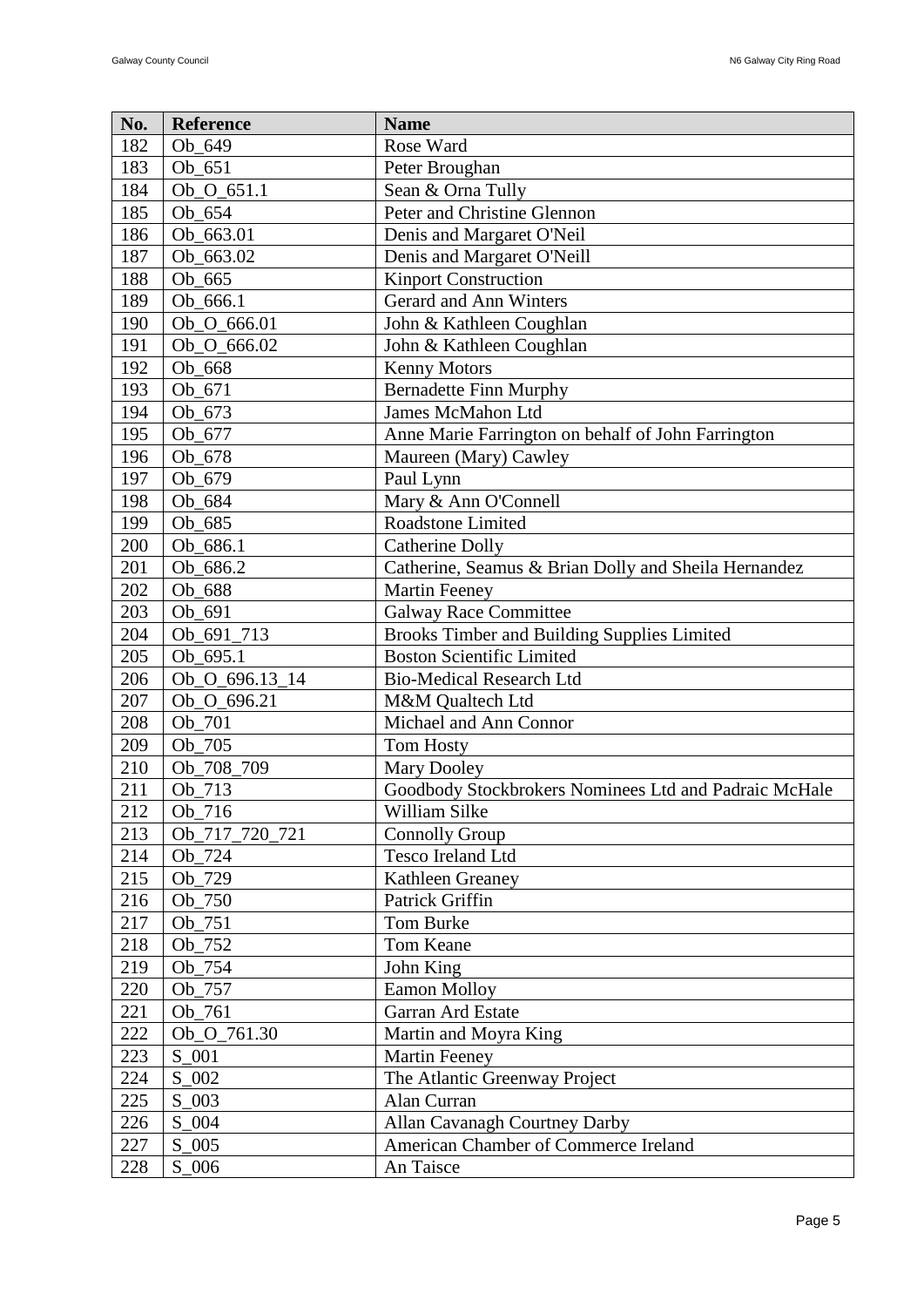| No. | Reference | <b>Name</b>                                             |  |
|-----|-----------|---------------------------------------------------------|--|
| 229 | $S_0$ 007 | Ann Rabbit                                              |  |
| 230 | S 008     | Henry O'Bourke, Aughnacurra Residents Association       |  |
| 231 | $S_0$ 009 | Brendan Mulligan                                        |  |
| 232 | $S_0$ 10  | <b>Brian Bruton</b>                                     |  |
| 233 | $S_0$ 11  | <b>Brian Walsh</b>                                      |  |
| 234 | $S_012$   | <b>Catherine Connolly TD</b>                            |  |
| 235 | $S_013$   | Ciarán Ferrie                                           |  |
| 236 | $S_0$ 14  | Coach Tourism and Transport Council of Ireland          |  |
| 237 | $S_0$ 15  | Damien & Katherine Kelly                                |  |
| 238 | $S_016$   | Dangan House Nurseries and Garden Centre                |  |
| 239 | $S_017$   | <b>Derrick Hambleton</b>                                |  |
| 240 | $S_018$   | <b>Development Applications Unit</b>                    |  |
| 241 | S_019     | <b>Dunnes Stores</b>                                    |  |
| 242 | $S_020$   | Residents of The Heath, Eamonn Smyth                    |  |
| 243 | $S_021$   | Environmental Linkage Group of Galway City Community    |  |
|     |           | Network                                                 |  |
| 244 | $S_022$   | Eve Daly and Laura Kennedy                              |  |
| 245 | $S_023$   | Friends of The Irish Environment                        |  |
| 246 | $S_024$   | Galway AAI County Board                                 |  |
| 247 | $S_025$   | Galway Chamber of Commerce                              |  |
| 248 | $S_026$   | Galway City Business Association Limited                |  |
| 249 | $S_027$   | <b>Galway City Harriers</b>                             |  |
| 250 | $S_028$   | Galway Cycling Campaign                                 |  |
| 251 | $S_029$   | <b>Galway Property Management</b>                       |  |
| 252 | $S_0$ 030 | Geological Survey Ireland Ltd                           |  |
| 253 | $S_0$ 031 | Gwen Cantwell & Oliver Ryan                             |  |
| 254 | $S_032$   | Hands Across the Corrib Ltd.                            |  |
| 255 | $S_033$   | <b>IBEC</b>                                             |  |
| 256 | $S_034$   | <b>IDA</b> Ireland                                      |  |
| 257 | $S_035$   | <b>Irish Hotels Federation</b>                          |  |
| 258 | $S_036$   | <b>Irish Water</b>                                      |  |
| 259 | $S_037$   | John & Margaret Hughes                                  |  |
| 260 | $S_0$ 038 | Residents of Racecourse Avenue and the Ballybrit Area - |  |
|     |           | John & Patricia Connor and others                       |  |
| 261 | S_039     | Joseph Hynes                                            |  |
| 262 | $S_0$ 040 | Joseph Greaney & Jacinta Codyre                         |  |
| 263 | $S_0$ 041 | Karen McGuire & John Newell                             |  |
| 264 | $S_042$   | Kevin Kelly                                             |  |
| 265 | $S_0$ 043 | Louise McNamara                                         |  |
| 266 | $S_044$   | Maeve Mitchell & David Small                            |  |
| 267 | $S_0$ 045 | Mary Loughman                                           |  |
| 268 | $S_0$ 046 | Mary Silke                                              |  |
| 269 | $S_047$   | McDonagh Capital Investment Limited                     |  |
| 270 | S_048     | Menlo Residents Association                             |  |
| 271 | $S_049.1$ | Michael and Trisha Murphy                               |  |
| 272 | $S_0$ 050 | Salthill Village - Michael O'Connor                     |  |
| 273 | $S_051$   | Miriam Duggan & Seamus Sheridan                         |  |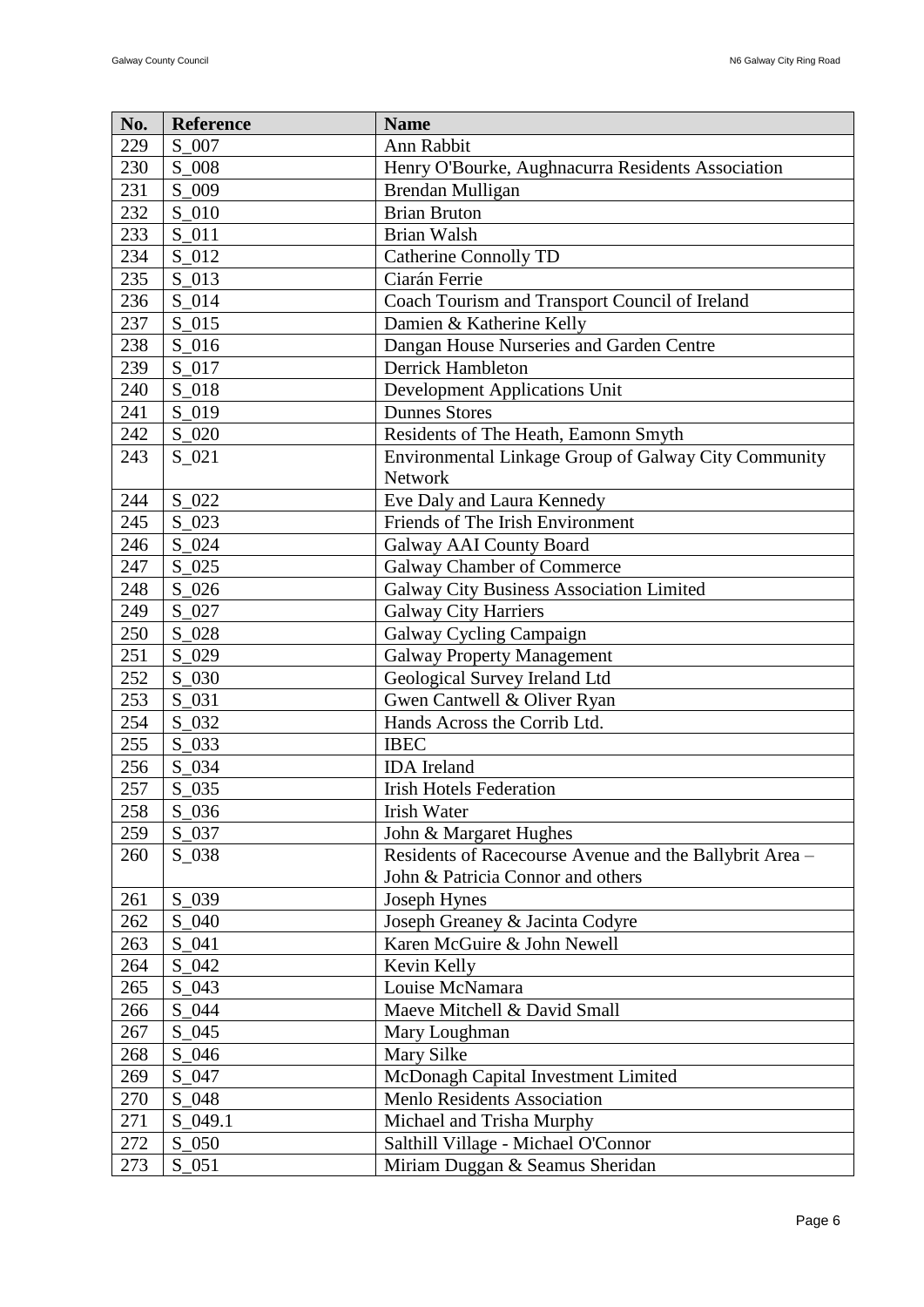| No. | Reference | <b>Name</b>                                              |  |
|-----|-----------|----------------------------------------------------------|--|
| 274 | $S_052$   | <b>National Transport Authority</b>                      |  |
| 275 | $S_0$ 053 | Vincent & Olive O'Connor                                 |  |
| 276 | $S_054$   | Parkmore Traffic Action Group                            |  |
| 277 | $S_0$ 055 | Paul & Mary Mahoney On behalf of themselves as residents |  |
|     |           | of Racecourse Avenue and Ballybrit                       |  |
| 278 | $S_0$ 56  | Paul & Sarah Hogan                                       |  |
| 279 | $S_057$   | Paula Lynch & Bernard Carrick                            |  |
| 280 | $S_0$ 058 | Peter Sweetman and others                                |  |
| 281 | $S_059$   | Residents of Ard NaGaoithe                               |  |
| 282 | $S_0$ 060 | Richard Donovan and Caroline Carrick                     |  |
| 283 | S_061     | Ronan McDonagh                                           |  |
| 284 | $S_0$ 062 | Sarah Patricia Silke                                     |  |
| 285 | $S_0$ 063 | Sarah Silke                                              |  |
| 286 | $S_0$ 64  | Seán ÓNeachtain                                          |  |
| 287 | $S_0$ 065 | <b>Shane Durcan</b>                                      |  |
| 288 | $S_0$ 066 | Siobhan Silke                                            |  |
| 289 | $S_0$ 067 | Stephen & Debbie Meagher                                 |  |
| 290 | $S_068.1$ | Galway N6 Action Group Co. Ltd.                          |  |
| 291 | $S_0$ 069 | The Gluas Project Committee                              |  |
| 292 | S_070     | Mary & Tom Kilgarriff                                    |  |
| 293 | S_071     | Tom & Catherine O'Halloran                               |  |
| 294 | $S_0$ 072 | <b>Transport Infrastructure Ireland</b>                  |  |
| 295 | $S_0$ 073 | Udaras na Gaeltachta                                     |  |
| 296 | S_074     | James & Cathleen Barrett, Menlo-                         |  |
|     |           | <b>Ballindooley Residents</b>                            |  |